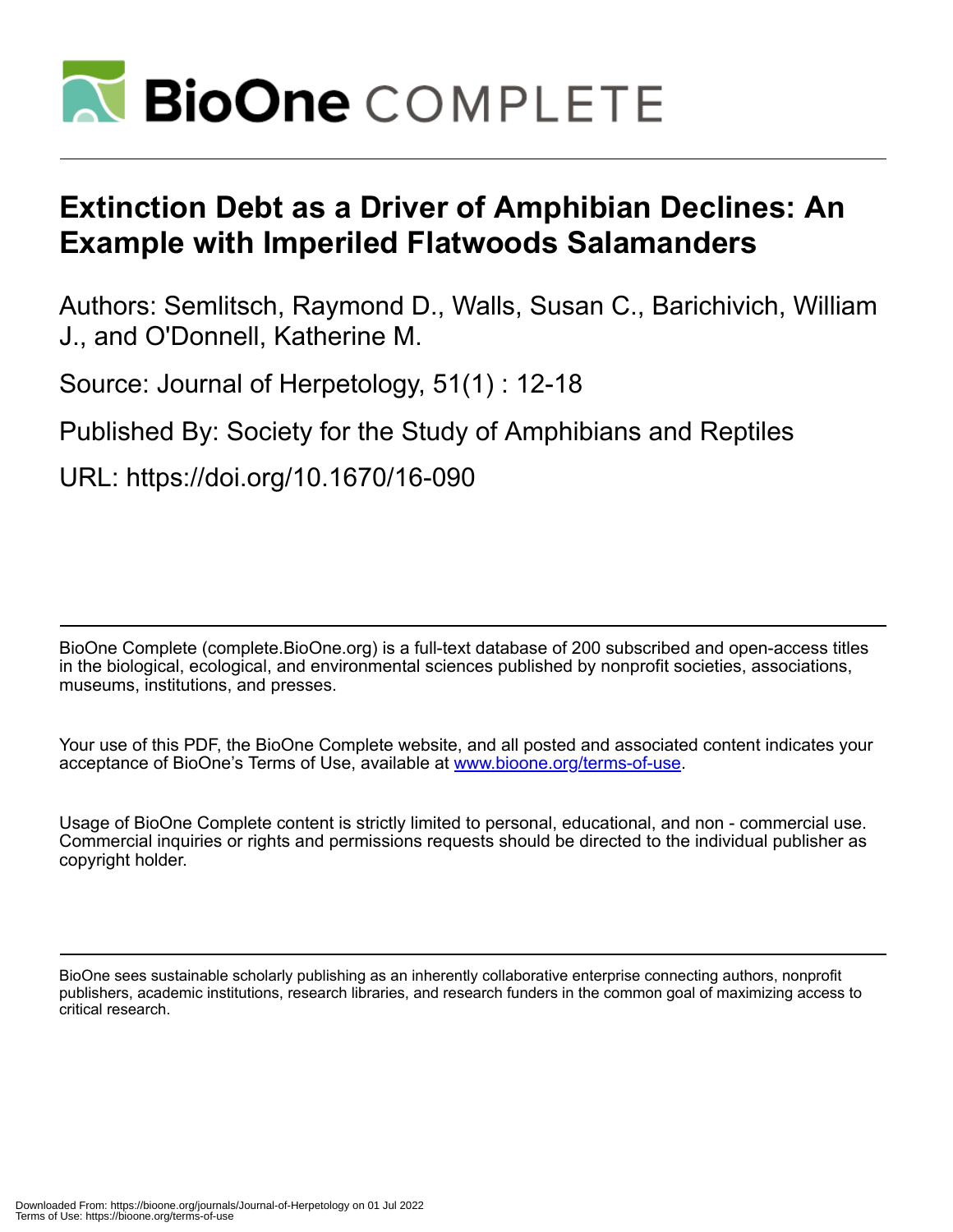# Extinction Debt as a Driver of Amphibian Declines: An Example with Imperiled Flatwoods Salamanders

Raymond D. Semlitsch, $^1$  Susan C. Walls, $^{2,3}$  William J. Barichivich, $^2$  and Katherine M. O'Donnell $^2$ 

<sup>1</sup> Division of Biological Sciences, University of Missouri, 212 Tucker Hall, Columbia, Missouri USA<br><sup>2</sup>U.S. Ceological Survey, Wetland and Aquatic Research Center, 7920 NJM 71st Street, Cainesville, Florid <sup>2</sup>U.S. Geological Survey, Wetland and Aquatic Research Center, 7920 NW 71st Street, Gainesville, Florida USA

ABSTRACT.—A comprehensive view of population declines and their underlying causes is necessary to reverse species loss. Historically, in many cases, a narrow view may have allowed species declines to continue, virtually undetected, for long periods of time (perhaps even decades). We suggest that extinction debt is likely responsible for numerous (perhaps most) amphibian declines and that this perspective should be incorporated into the structure of amphibian research and management. Extinction debt, originally proposed to explain changes in species richness following environmental disturbance, also may refer to the proportion of populations of an individual species that is expected to eventually be lost because of habitat change. A conservation framework to address extinction debt focuses research on threats at the individual, population, and metapopulation levels. This approach will help enhance, restore, and protect specific processes and habitats at the proper scale by directing management to the most vulnerable level and stage of a species. We illustrate this approach using Flatwoods Salamanders, Ambystoma cingulatum and Ambystoma bishopi, which occurred historically throughout the Coastal Plain of the southeastern United States but have experienced a greater than 85% loss of populations in recent years. Reversal of these losses is possible only if conservation and recovery efforts encompass individual, population, and metapopulation levels. We illustrate our framework by outlining actions that could be taken at each of these levels to help guide conservation and management of amphibians with complex life cycles and provide options for how to prioritize conservation actions in the face of logistical and budgetary shortfalls.

Declines in biodiversity are occurring across the globe at an alarming rate (Pimm et al., 1995). Amphibians are among the most affected taxa, with at least 32.5% of all species at risk of extinction (Stuart et al., 2004; Wake and Vredenburg, 2008). Since initial recognition of this global problem in the late 1980s (Wake, 1991; Blaustein et al. 1994; Houlahan et al., 2000; Wake and Vredenburg, 2008), biologists have been eager to explain why declines are occurring. By the early 2000s, biologists agreed that amphibians were being impacted by six primary threats, as well as synergisms between or among them: 1) habitat loss and alteration; 2) chemical contamination; 3) global climate change; 4) disease; 5) invasive species; and 6) commercial exploitation (Semlitsch, 2003; Collins and Crump, 2009). This stimulated a large research effort to discover the ''smoking gun'' that could explain amphibian declines. Although a huge body of research has now accumulated, including numerous reviews of threats and their interactions (e.g., Alford and Richards, 1999; Daszak et al., 2003; Allentoft and O'Brien, 2010; Hayes et al., 2010), seldom have we found a single factor to be responsible, and we appear no closer to a general conservation solution (Grant et al., 2016). Assessments of endangered amphibian species show continued general declines over a period of decades (McCallum, 2007, 2015; Adams et al., 2013), rather than abrupt catastrophic failures (except, possibly, for dramatic mass die-offs attributable to disease outbreaks: Daszak et al., 2003; Vredenburg et al., 2010; Martel et al., 2013; Hudson et al., 2016; Spitzen-van der Sluijs et al., 2016). In the United States, even species classified as Least Concern by the International Union for the Conservation of Nature are declining at a rate of 2.7% per year (Adams et al., 2013), and local populations are being lost from metapopulations at an average rate of 3.79% per year (Grant et al., 2016). As a result, and in spite of our best efforts to date, we are likely to continue losing species.

3 Corresponding Author. E-mail: swalls@usgs.gov DOI: 10.1670/16-090

We assert that amphibian biologists, conservationists, and wildlife managers have generally failed to take a broader, more comprehensive view of declines and their underlying mechanisms (with some notable exceptions; e.g., Willson et al., 2012; Willson and Hopkins, 2013; Bendik et al., 2016). Rather, a typical approach has been to focus on narrower and more proximate causes of declines in hopes of solving the problem. In some cases this narrow view has allowed species declines to continue, virtually undetected, for long periods of time (perhaps even decades). Here we present a different perspective. We suggest that the mechanisms by which extinction debt affects individuals, populations, and metapopulations are likely responsible for numerous amphibian declines. If this perspective is not incorporated into our research and management structure, we will continue to allow species to go extinct while we search for the "silver bullet."

A recent review indicates that the concept of extinction debt, originally developed at the level of species richness (Kuussaari et al., 2009; Jackson and Sax, 2010) might also be effectively applied to single species management and conservation (Hylander and Ehrlén, 2013). The rationale for this application, Hylander and Ehrlén (2013) reasoned, is that extinction debts ultimately impact species richness through the accumulation of delayed extinctions of many different species within a community. Therefore, a shift in focus—from that of species richness to that of mechanisms operating at an individual species level—is important for understanding the mechanisms underlying extinction debts (Hylander and Ehrlén, 2013). We present an overview of the application of extinction debt to amphibian declines, its hierarchical organizational structure, and some management perspectives using imperiled salamanders as a case study.

### APPLICATION OF EXTINCTION DEBT TO AMPHIBIAN DECLINES

The concept of extinction debt, regarded as a future ecological cost (in terms of species losses) of present-day habitat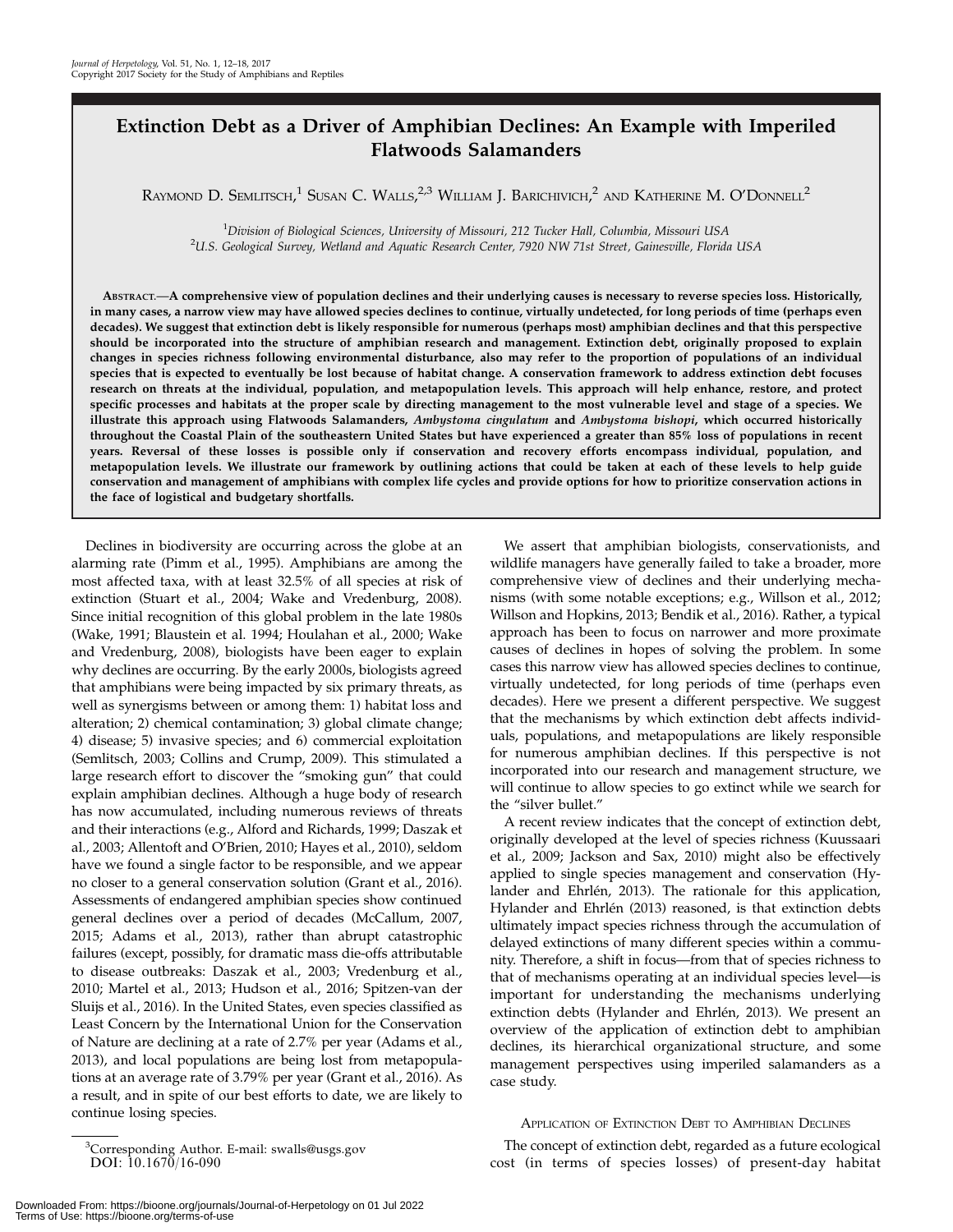destruction and fragmentation (Tilman et al., 1994), has been used to understand the disparity between predicted and observed extinctions in a community. Extinction debt occurs when an area has more species than predicted based on the amount of habitat loss or degradation observed (Kuussaari et al., 2009). This species surplus acts as a ''debt'' that must be "paid": the disparity is reduced over time as species go extinct, until only the number of species that can be supported by the size and quality of the habitat remain. If this disparity or debt can be identified, an opportunity arises to understand why extinction is delayed, how each species responds, and the various mechanisms responsible for decline. This occurs during a critical period when each of the species is still present but declining. Not knowing the mechanism leading to decline for individual species can misdirect management by targeting the wrong aspects of habitat restoration or recovery, and ultimately be ineffective, missing an opportunity to affect recovery and wasting valuable limited resources.

At the level of an individual species, the concept of extinction debt corresponds to the proportion of populations in a focal landscape or a species' range that is expected to eventually become extinct after a change in habitat (Kuussaari et al., 2009; Hylander and Ehrlén, 2013). Although every species has unique life-history characteristics, declines can generally be partitioned into three hierarchical levels at which extinction operates: the survival of individuals, populations, and metapopulations. Hence, species persistence in an area can be understood by processes or threats acting at each of these three levels and interacting with species-specific traits influencing vital rates (Hylander and Ehrlén, 2013). At the individual level, survival during each amphibian life-history stage (egg, larva, juvenile, adult) depends on biotic and abiotic habitat quality. For example, anthropogenic threats attributable to chemical contamination in the aquatic habitat may reduce larval survival, decrease size at metamorphosis, and reduce survival to maturity and fecundity of individuals. At the population level, threats such as wetland draining or the introduction of invasive fishes may reduce reproductive and survival rates that lowers recruitment and causes the population to decline over time. Local extinction occurs when the last individual in the population dies. At the metapopulation level, threats like habitat loss, alteration, and fragmentation may decrease juvenile dispersal and connectivity, reducing rescue and recolonization, and potentially increasing vulnerability to environmental stochasticity. Habitat fragmentation and degradation may accrue gradually until a species is eventually pushed beyond a tipping point; at this threshold, the system may transition from a state in which most patches are occupied to one in which the entire metapopulation goes extinct (Sheffer, 2009). Sink populations eventually go extinct when immigration is halted, and the last isolated populations eventually suffer stochastic genetic or demographic extinction, causing metapopulation collapse and rangewide species extinction. Various traits of a species may counteract the severity of a particular threat (e.g., via chemical tolerance, antipredator mechanisms, longevity, or vagility); however, once extinction debt is accrued through habitat degradation, it simply is a matter of time before species go extinct unless threats are eliminated and habitat is restored. The ability of a species to resist threats at each hierarchical level influences the size of the extinction debt and time to extinction (i.e., relaxation time). This lag period can leave biologists with the false impression, perhaps based on the presence of one stage (e.g., adults), that species may be stable,

when in fact no eggs, larvae, or juveniles are being produced to replace dying adults (e.g., Ozark Hellbender, Cryptobranchus bishopi; Wheeler et al., 2003). Long-lived species can prolong extinction for many years, even in the absence of juvenile recruitment but eventually will go extinct unless successful conservation efforts are implemented. Hence, the mere presence of individuals and populations or occupancy of species on the landscape can yield a false impression that things are fine and may lead to a lack of urgency in conservation action over many years.

# CONSERVATION OF DECLINING AMPHIBIANS: A CASE STUDY WITH FLATWOODS SALAMANDERS

If we evaluate the persistence of a species through the lens of a hierarchical framework of extinction debt, then research focused on threats can be interpreted in terms of their effect on declines and extinction. This approach could also help direct management and resources to a species' most vulnerable hierarchical level and life-history stage, to enhance, restore, or protect specific processes and habitats at the appropriate scale. Here, we provide an example application of this framework to declining species using the imperiled Flatwoods Salamanders, Ambystoma bishopi (Reticulated Flatwoods Salamander, federally listed as endangered) and Ambystoma cingulatum (Frosted Flatwoods Salamander, currently listed as threatened). These species are endemic to mesic flatwoods within the longleaf pinewiregrass (Pinus palustis–Aristida sp.) ecosystem that once dominated the Coastal Plain of the southeastern United States. Historically, Flatwoods Salamanders occurred throughout this region, across southern Alabama, the panhandle of Florida, southern Georgia, and South Carolina (Palis and Means, 2005; Fig. 1A). But, like their native habitat, Flatwoods Salamanders have experienced precipitous declines and currently exist only as isolated metapopulations in a few locations within their historic range (Fig. 1).

We compiled historical locality information from museum, natural heritage (Florida [FL] Natural Areas Inventory, Georgia Department of Natural Resources [GA DNR], South Carolina DNR), and metacrawler databases (Global Biodiversity Information Facility, VertNet, HerpNet). We used GEOLocate and Google Earth to georeference records that did not contain coordinate information, and we used ArcGIS 10.3.1 to plot Cartesian coordinates to assess veracity and eliminate duplicate records.

Over time, and despite intense efforts to monitor and locate new populations, the combined range of these two species has dwindled from 476 historical locations prior to listing in 1999 to only 63 locations from 2010 to 2015 (86.8% population loss; Fig. 1A–C; Bevelhimer et al., 2008; Pauly et al., 2012). Surveys in 2015–2016 revealed previously undetected breeding wetlands for A. bishopi (2 in GA, 3 in FL; J. Jensen, Georgia DNR; M. Winland, Florida Fish and Wildlife Conservation Commission, pers. comm.) and A. cingulatum (at St. Marks National Wildlife Refuge [SMNWR] and Apalachicola National Forest, FL; J. Mott, The Nature Conservancy, pers. comm.), but the ability to identify previously unknown extant populations is challenging and limits understanding the real extent of declines. We lack published information on the causes of each population lost. However, others identify habitat loss attributable to land use change and development, habitat degradation attributable to inadequate management of long-leaf pine flatwoods and savannas, and fire suppression as primary threats to population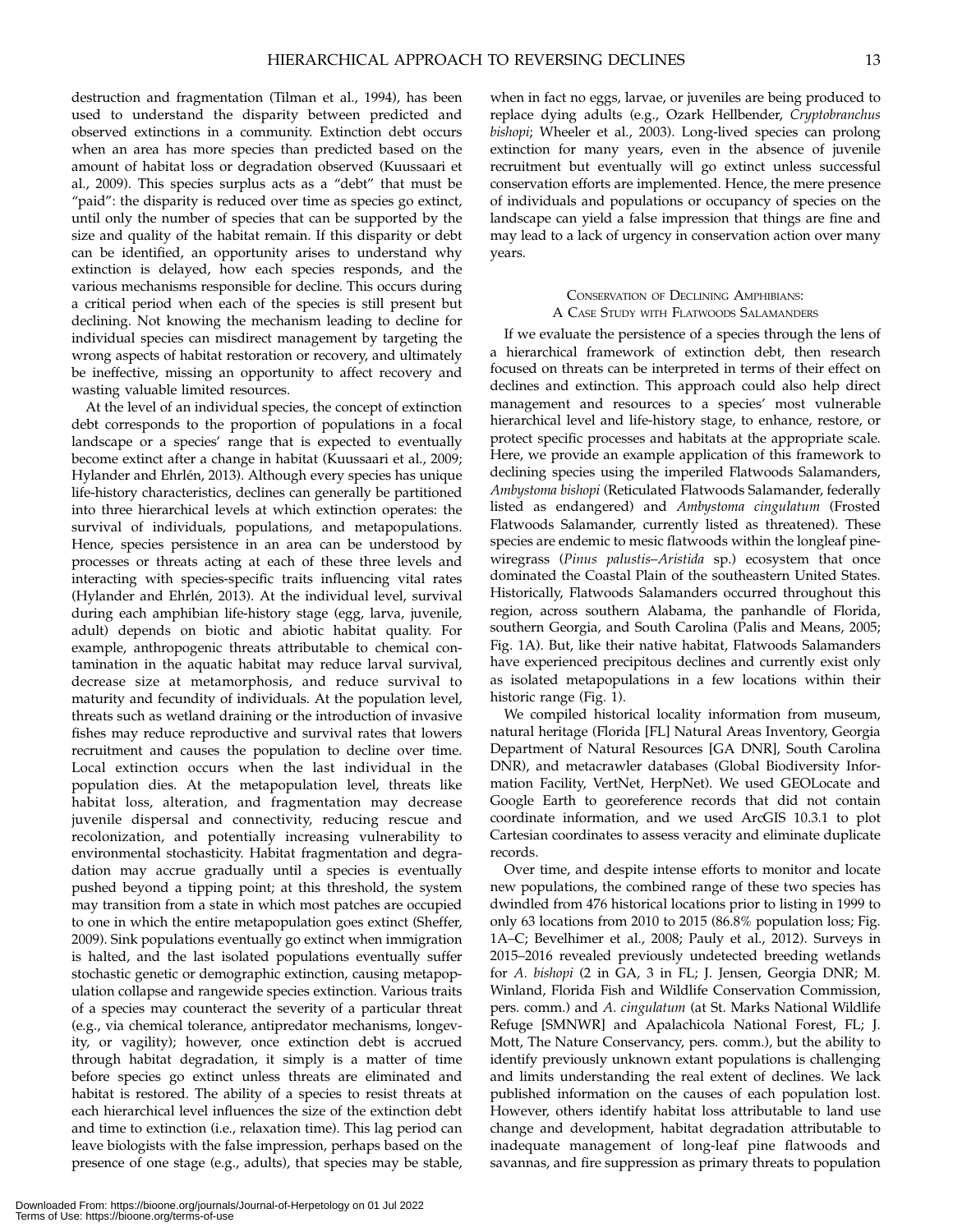

FIG. 1. Known localities of Flatwoods Salamanders (Frosted Flatwoods Salamander, Ambystoma cingulatum, and Reticulated Flatwoods Salamander, Ambystoma bishopi) in the southeastern United States over three time periods. (A) All known records; (B) 2000–2009 (post-listing); and (C) 2010 to 2015 (post-taxonomic split). Orange circles  $=$  A. cingulatum and blue squares  $=$  A. bishopi. Shaded counties indicate the range of each species.

persistence, all of which have presumably led to decreased suitability of wetlands for larvae and terrestrial habitat for juveniles and adults (Means et al., 1996; USFWS, 1999; Bishop and Haas, 2005). Even with continued assessments of both historical and extant populations, along with the development of fire management regimes in some protected areas and regions (Gorman et al., 2013), these species have gradually dwindled and could go extinct without intervention (Fig. 1C).

We suggest that management of Flatwoods Salamanders up to this point has been directed at only one level—the local population—and at two stages—the terrestrial juvenile and adult. If we ask how the presence of extinction debt can guide management, however, then we must look at each level of process: the individual, population, and metapopulation. For example, if the primary management effort is directed at restoration of the flatwoods terrestrial habitat through prescribed burning, it will largely benefit survival of juveniles and adults (unless fire also removes accumulated duff and established invasive woody vegetation from dry wetland basins; that would benefit aquatic larvae). Over time and even in the best restored habitat, however, natural attrition of juveniles and adults will slowly cause a population to go extinct unless two additional processes are working effectively. For the population to remain stable, there must be production of metamorphosing juveniles to replace mortality of adults. This would require restoration of aquatic breeding habitats that increase egg and larval survival to metamorphosis. Further, in the absence of adequate juvenile self-recruitment, there must be connectivity among adjacent neighboring populations to enable rescue of declining populations through dispersal to compensate against stochastic local extinction and to maintain adequate genetic diversity. This necessitates maintaining terrestrial habitat suitable for dispersal and a spatial configuration of nearby ponds that enhances metapopulation sustainability. Therefore, processes that produce juveniles and allow rescue and recolonization must be functional among ponds within dispersal range and, eventually, across a species' range. Focusing management only on one mechanism of decline may allow a species to slowly wink out across its range over time.

The pattern of loss shown in Figure 1 indicates that populations across these species' ranges have gone extinct, threatening the sustainability of larger metapopulations. We used locality data (described previously) to calculate the mean distance between nearest-neighboring Flatwoods Salamander breeding ponds within each time period indicated in Figure 1. We used this metric because others have found average distance to the nearest wetland to have a direct effect on dispersal success, wetland isolation, source-sink processes and rescue of declining populations (Gibbs, 1993; Semlitsch and Bodie, 1998; Marsh and Trenham, 2001; Semlitsch, 2002; Gamble et al., 2007). Consequently, metapopulations tend to go extinct if the number of neighboring occupied patches falls below a critical threshold (Sheffer, 2009).The effect of mean interpatch distance (with a "patch" being, for example, a wetland or cluster of terrestrial vegetation) on movement and other behaviors has been examined for a variety of other herpetofauna, including Red-Legged Frogs, Rana aurora aurora (Chan-McLeod and Moy, 2007), Tungara Frogs, Physalaemus pustulosus (Marsh et al., 2000), and water snakes (Nerodia erythrogaster and Nerodia sipedon sipedon; Roe et al., 2003).

We converted coordinates from a spheroid projection into a cylindrical projection with a metric Mercator and computed Euclidian distance between all records. We determined the mean nearest neighbor to each record without replacement (i.e., if record A's nearest neighbor was B, then record B's nearest neighbor could not be A). We found that mean interpond distance increased from 8.9 km prior to 1999 (before USFWS listing of what was then a single species, A. cingulatum; see below), to 12.7 km from 2000 to 2009 (post-listing period), and to 28.3 km from 2010 to 2015 (post-taxonomic split into A. cingulatum and A. bishopi [Pauly et al., 2007] and designation of critical habitat [USFWS 2009]). Because individual salamanders probably do not disperse more than 1–2 km within a generation and multigeneration gene flow likely is limited to 5–10 km or less for most ambystomatid species (Semlitsch, 2008; Peterman et al., 2015), loss of Flatwoods Salamander populations over time, even prior to 1999, has evidently created severe isolation that is a critical component of an increased extinction risk. By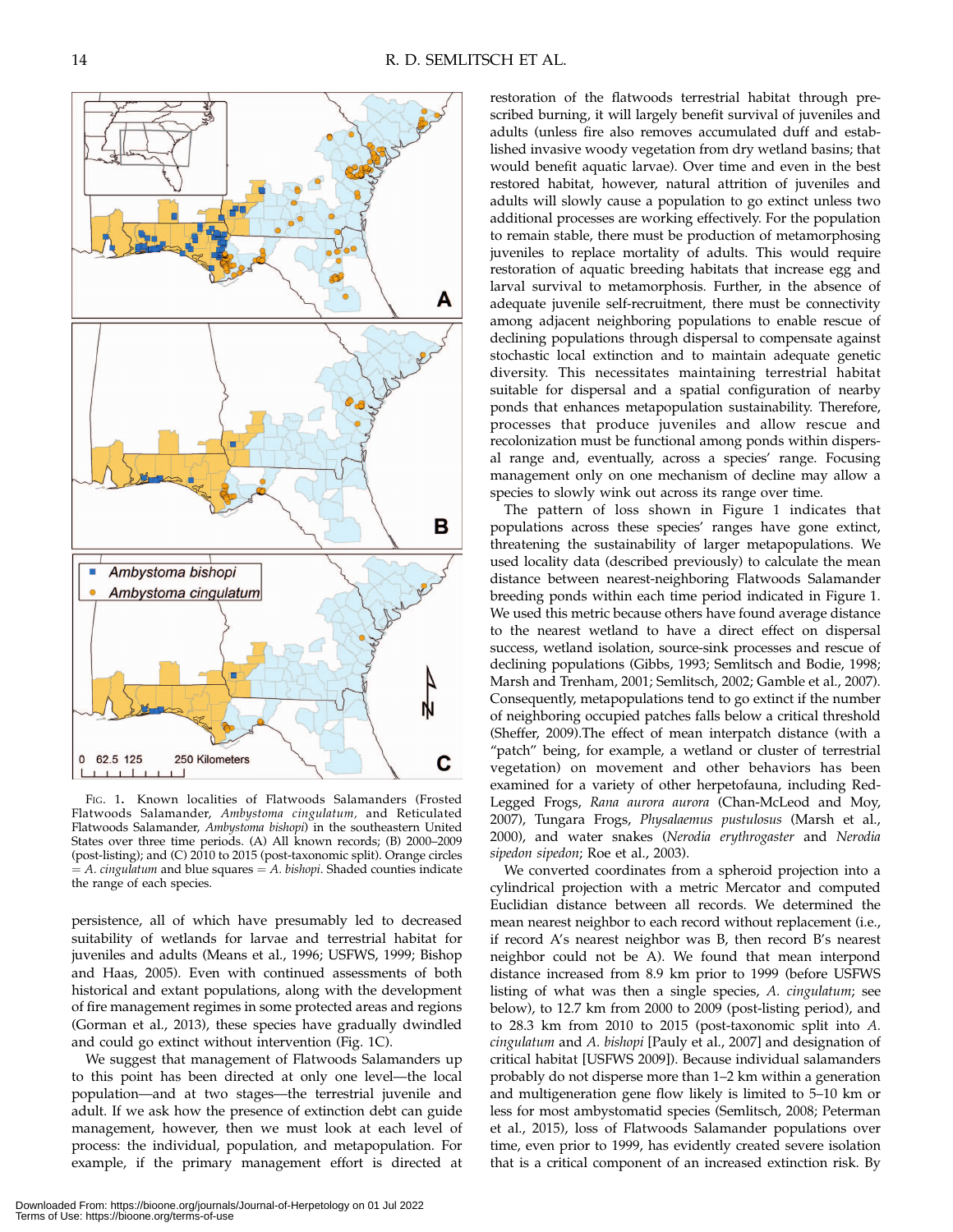

FIG. 2. Framework for a multilevel, hierarchical approach to guide conservation and management of amphibians with complex life cycles. The three panels (from left to right) represent increasing levels of scale (from individual to metapopulation). Within each panel are examples of key management actions that could be used (top), the process or level that would be targeted by those actions (middle), and the desired responses to be achieved by executing the proposed actions (bottom). At the individual level (left), the middle diagram represents the complex life cycle of Flatwoods Salamanders. At the population level (middle), the diagram represents an aquatic larval population at a single wetland. At the metapopulation level (right), shapes outlined in blue represent multiple wetlands, each supporting a breeding population that, collectively, comprise a metapopulation. Shapes outlined in yellow are ''new'' ponds, either created or restored to function as suitable breeding habitat; these new sites can be used as ''stepping stones'' (yellow arrows) for dispersing individuals en route to colonize additional sites. White arrows represent demographic connectivity between two ponds, with dispersal/exchange of individuals and, therefore, gene flow between them.

the time A. cingulatum (i.e., the composite species prior to its taxonomic split: Pauly et al., 2007) was listed as federally threatened in 1999, this isolation distance was already near or exceeded the maximum multigenerational dispersal distance, and isolation distance appears to be continually increasing. Even though these interpond distances are far beyond known dispersal distances, they illustrate the degree of isolation that exists for these species and underscore the need for translocations across the landscape if recovery efforts are to be successful.

Immediate reversal of losses at the individual, population, and metapopulation levels must be the focus of conservation and recovery efforts if these species are to be saved from extinction. The pattern of population loss in Flatwoods Salamanders may not be reversible, however, without massive intervention and active reintroductions at multiple levels especially at the metapopulation and landscape level. Had the extinction debt and its hierarchical mechanisms causing decline been identified prior to this late stage, such complicated and costly recovery actions may have been avoided.

## MANAGEMENT TO RECOVER DECLINING AMPHIBIAN POPULATIONS

A variety of management actions could be taken to reverse declines of imperiled amphibians with complex life cycles (Fig. 2). For example, individuals could be taken into captivity to establish assurance colonies to ensure that a species does not go

Downloaded From: https://bioone.org/journals/Journal-of-Herpetology on 01 Jul 2022 Terms of Use: https://bioone.org/terms-of-use

extinct. Captive propagation, if successful, along with in situ head-starting programs (Fig. 2), could be used to enhance survival of all life stages and to increase numbers of individuals that could later be introduced to suitably restored, unoccupied sites (Fig. 2). At the population level, potential management actions also could include reinforcement (through release of in situ head-started metamorphs) of existing populations to increase population viability (Seddon et al., 2014). Such actions would intend to increase the proportion of larvae that reach metamorphosis and become breeding adults and increase genetic diversity (Fig. 2). Finally, to maintain demographic connectivity, dispersal and recolonization among neighboring populations within a metapopulation (Fig. 2), specific management actions could include acquisition of additional habitat, restoration of aquatic and terrestrial habitat, and construction of new ponds that could serve as ''stepping stones'' within a protected dispersal corridor. In the event that individuals are unable to naturally colonize new areas if habitat suitability shifts in response to factors such as climate change, assisted colonization (i.e., ''the intentional movement of an organism outside its indigenous range to avoid extinction of populations due to current or future threats'': Seddon et al., 2014) may be necessary to maintain metapopulation dynamics. At each level of this hierarchical approach, monitoring in an adaptive management framework could be used to improve manage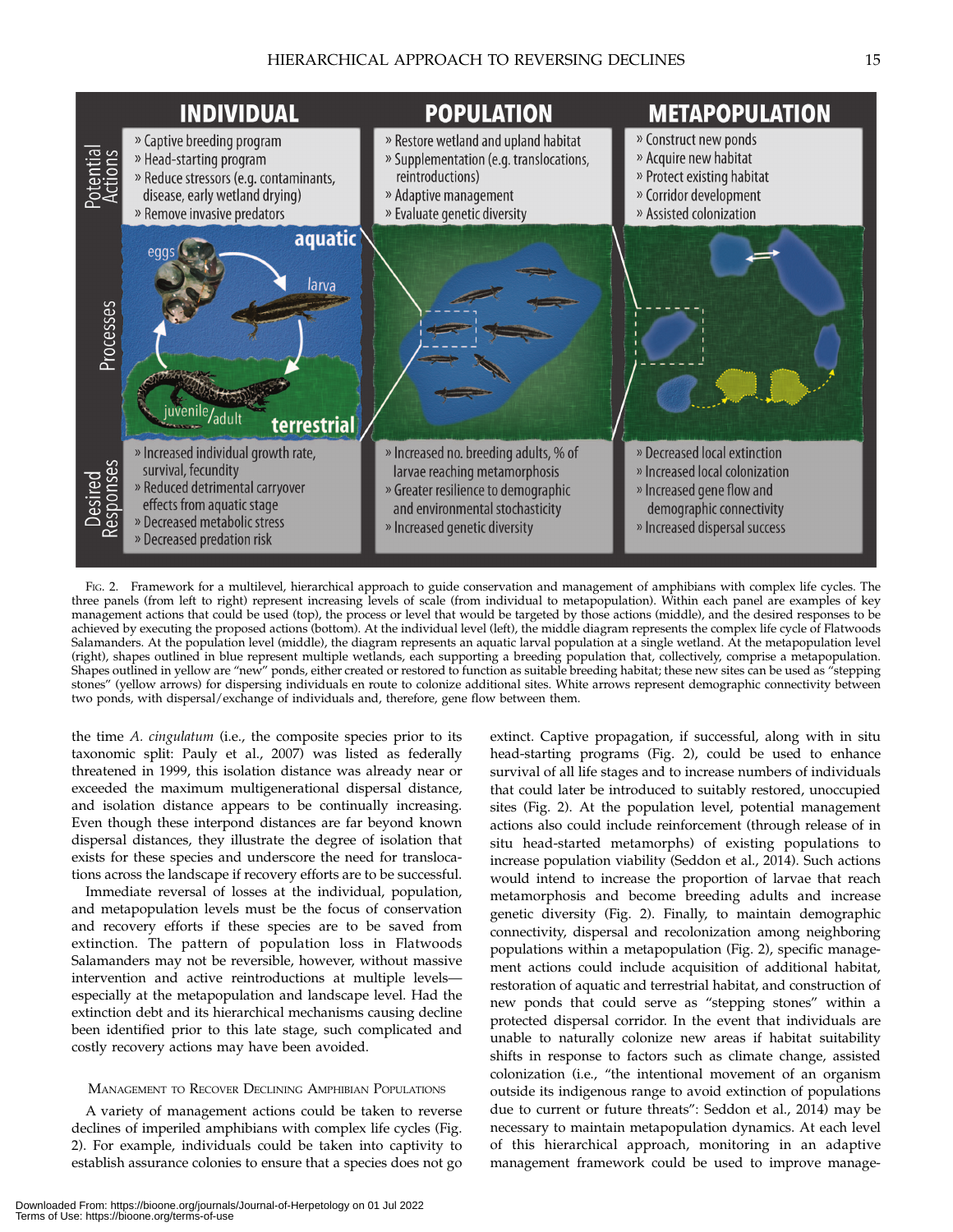ment/restoration decisions in response to observed responses to management actions.

Given the current shortfall in funding for conservation efforts (McCarthy et al., 2012), how does a practitioner proceed with implementing this approach? Implementing even a substantial subset of these management actions simultaneously could be both logistically impractical and fiscally unrealistic for many, if not most, conservation efforts. Indeed, the majority (78%) of U.S. amphibians protected under the Endangered Species Act (ESA), and which have recovery plans, actually receive only 2–70% of the budgets requested for their recovery (Gerber, 2016; SCW, unpubl. data). Moreover, 40% of federally protected U.S. amphibian species have no completed recovery plan and, therefore, lack designated funding for recovery under the provisions of the ESA (SCW, unpubl. data). Therefore, to maximize the efficient use of limited funding for conservation, resources need to be prioritized according to ''the most cost-effective actions that generate the highest benefit-to-cost ratios" (Tulloch et al., 2014).

A variety of alternative guidelines exist for setting conservation priorities, most of which involve the use of formal decision theory and return on investment (ROI) approaches (e.g., Bottrill et al., 2008; Joseph et al., 2009: Wilson et al., 2009; Auerbach et al., 2014; Gerber, 2016). One option for setting such priorities is a straightforward method, proposed by Bottrill et al. (2008) and Joseph et al. (2009), that has been used to prioritize assets (species) or locations for conservation investment (Wilson 2009). We adapt this method to apply it to prioritize among management actions available for recovery of an individual species. This method involves ranking each action (i) by its cost efficiency  $(E_i)$ , calculated as the product of the biodiversity benefit  $(B_i)$ , species value  $(W_i)$  and probability of success  $(S_i)$ , divided by the cost  $(C_i)$  (Wilson et al., 2009):

$$
E_i = \frac{B_i \times W_i \times S_i}{C_i}
$$

Each of these quantities is defined as follows (Bottrill et al. 2008; Joseph et al., 2009). The biodiversity benefit  $(B_i)$  of a management action or project (Fig. 2) is the gain (e.g., increase in population size of an imperiled species) from that action in progress toward a stated goal, such as ensuring the long-term viability of an imperiled species in the wild (calculated from stochastic population models, for example, or estimated through expert elicitation: Joseph et al., 2009). A species' value, W<sub>i</sub>, could be ecological and/or economic, such as the ecosystem services a species provides, as well as evolutionary, social, or cultural. The probability of success,  $S_i$ , is the probability that the management action will result in a particular stated objective. It can be estimated, for example, using data on existing threats, the potential of a species to recover or persist (e.g., its recovery priority number), the number of partnerships involved in the recovery effort, or staff capacity. Examples of project costs  $(C_i)$ include land acquisition, equipment purchases, cost per acre to execute a prescribed burn, and labor costs. Finally, prioritization of management actions is accomplished by selecting and executing the top-ranking actions until the budget is expended (Wilson et al., 2009). Example applications of this approach to real-world conservation problems are illustrated in Bottrill et al. (2008) and Joseph et al. (2009) and could be applied to amphibian conservation issues in a relatively straightforward fashion. We propose that practitioners prioritize their conservation expenditures and, as funding and staffing allow, employ actions representative of each level of this hierarchical strategy. For Flatwoods Salamanders, we are using another decision-analytic

approach known as structured decision making—an organized approach to making decisions that focuses on identifying the problem, defining the objectives, potential actions and their consequences, and reconciling trade-offs (Gregory et al., 2012) to address key uncertainties and to develop goals to achieve recovery objectives (KMO, unpubl. data).

#### **CONCLUSIONS**

For amphibians, future management decisions need to consider a species' life cycle and life-history requirements to effectively link threats to presumed mechanisms of extinction. A more effective conservation focus for pond-breeding species could include 1) the deterioration of larval aquatic and adult terrestrial habitat for survival of individuals; 2) vital rates and demographic parameters of populations; and 3) the connectivity and recolonization that are essential for metapopulation stability. For example, studies on the effects of agricultural chemicals on growth and survival of the aquatic larval stage must be coupled with studies on carryover effects to the reproductive stage, adult survival, demographic rates, spatial population dynamics, and metapopulation persistence in agrolandscapes. Therefore, we assert that use of a comprehensive multilevel approach would be a beneficial paradigm for research, conservation and management of amphibians to help prevent further declines and extinctions. We also acknowledge that, under the universal constraint of funding limitations, actions that could be implemented at each of these levels need to be prioritized based on their benefit to a given species, the value of that species, the probability of success of a particular action, and the cost to implement that action. A coordinated response, involving multiple partners and stakeholders, will be critical to the successful implementation of our proposed approach to amphibian conservation.

Acknowledgments.—SCW, WJB, and KMO are grateful that RDS expressed his concern about the decline of Flatwoods Salamanders and, in so doing, catalyzed what has become an active, multipartner effort to recover these species. Progress toward recovery would not be where it is today had he not provided the motivation and leadership for these efforts. We thank the participants of the 2013 Flatwoods Salamander Working Group meeting for stimulating some of the ideas and background used in this paper and A. Messerman and J. Mitchell for comments and suggestions on the manuscript. We are grateful to the following for sharing locality data: J. Beane, R. Brandon, R. Brown, K. Buhlmann, N. Castleberry, M. Danaher, D. Dickey, K. Enge, M. Gibson, T. Gorman, C. Guyer, J. Holling, J. Jensen, K. Krysko, J. Macey, L. McBrayer, J. Mott, J. Palis, N. Pasco, A. Resetar, G. Schneider, L. Smith, and A. Yellin. Illustrations of Flatwoods Salamander eggs and the juvenile/ adult in Figure 2 were adapted from photographs by P. Hill. This study was funded by the DoD Strategic Environmental Research and Development Program (RC-2155). Any use of trade, product, or firm names is for descriptive purposes only and does not imply endorsement by the U.S. government. This is contribution number 552 of the U.S. Geological Survey Amphibian Research and Monitoring Initiative.

#### LITERATURE CITED

ADAMS, M. J., D. A. W. MILLER, E. MUTHS, P. S. CORN, E. H. C. GRANT, L. L. BAILEY, G. M. FELLERS, R. N. FISHER, W. J. SADINSKI, H. WADDLE ET AL.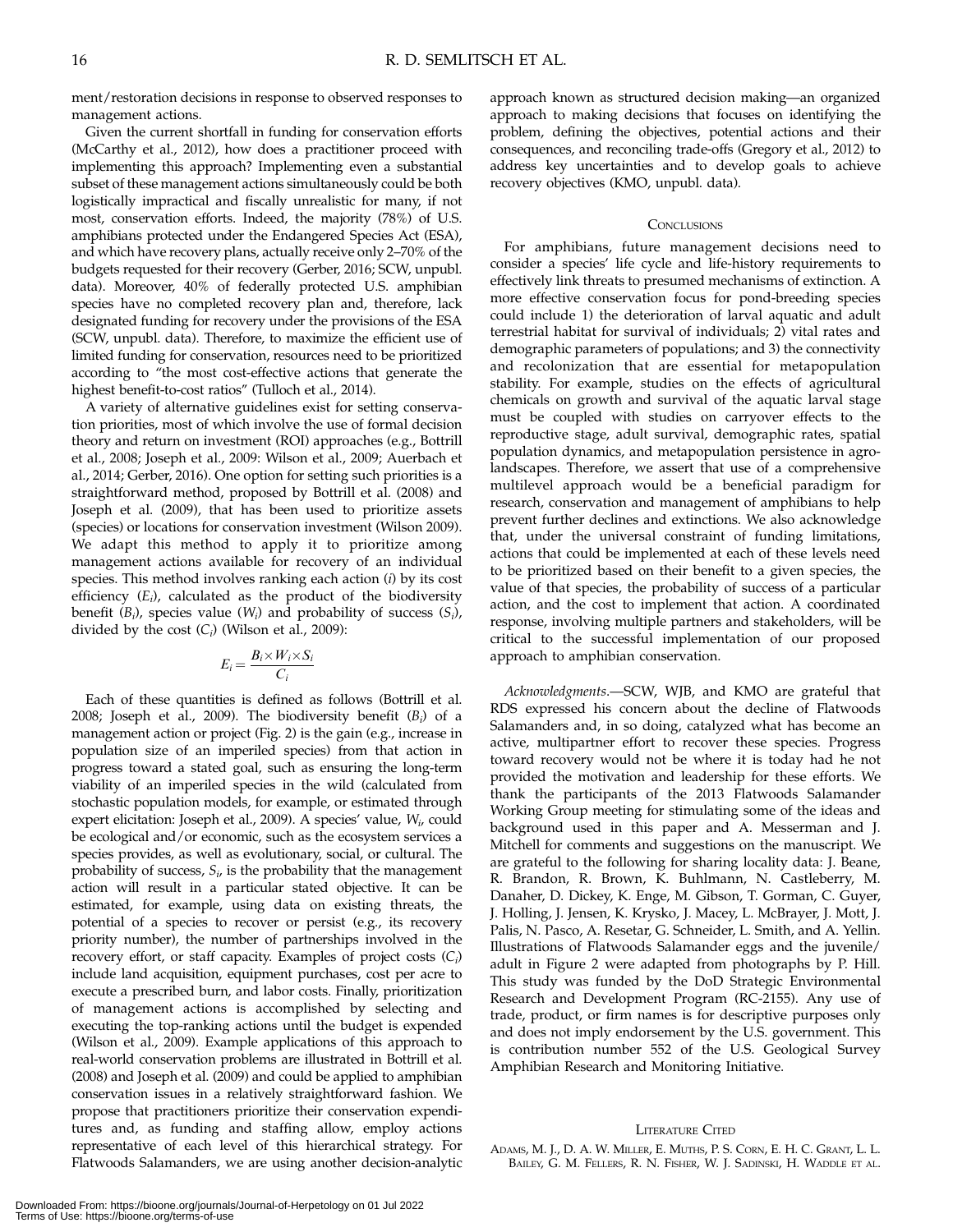2013. Trends in amphibian occupancy in the United States. PLoS ONE 8:e64347.

- ALFORD, R. A., AND S. J. RICHARDS. 1999. Global amphibian declines: a problem in applied ecology. Annual Review of Ecology and Systematics 30:133–165.
- ALLENTOFT, M. E., AND J. O'BRIEN. 2010. Global amphibian declines, loss of genetic diversity and fitness: a review. Diversity 2:47–71.
- AUERBACH, N. A., A. I. T. TULLOCH, AND H. P. POSSINGHAM. 2014. Informed actions: where to cost effectively manage multiple threats to species to maximize return on investment. Ecological Applications 24:1357– 1373.
- BENDIK, N. F., K. D. MCENTIRE, AND B. N. SISSEL. 2016. Movement, demographics, and occupancy dynamics of a federally-threatened salamander: evaluating the adequacy of critical habitat. PeerJ 4:e1817. DOI 10.7717/peerj.1817.
- BEVELHIMER, M. S., D. J. STEVENSON, N. R. GIFFEN, AND K. RAVENSCROFT. 2008. Annual surveys of larval Ambystoma cingulatum reveal large differences in dates of pond residency. Southeastern Naturalist 7:311– 322.
- BISHOP, D. C., AND C. A. HAAS. 2005. Burning trends and potential negative effects of suppressing wetland fires on flatwoods salamanders. Natural Areas Journal 25:290–294.
- BLAUSTEIN, A. R., D. B. WAKE, AND W. P. SOUSA. 1994. Amphibian declines: judging stability, persistence, and susceptibility of populations to local and global extinctions. Conservation Biology 8:60–71.
- BOTTRILL, M. C., L. N. JOSEPH, J. CARWARDINE, M. BODEL, C. COOK, E. T. GAMEL, H. GRANTHAM, S. KARK, S. LINKEL, E. MCDONALD-MADDEN ET AL. 2008. Is conservation triage just smart decision making? Trends in Ecology and Evolution 23:649–654.
- CHAN-MCLEOD, A. C. A., AND A. MOY. 2007. Evaluating residual tree patches as stepping stones and short-term refugia for red-legged frogs. Journal of Wildlife Management 71:1836–1844.
- COLLINS, J. P., AND M. L. CRUMP. 2009. Extinction in Our Times: Global Amphibian Decline. Oxford University Press, USA.
- DASZAK, P., A. A. CUNNINGHAM, AND A. D. HYATT. 2003. Infectious disease and amphibian population declines. Diversity and Distributions 9: 141–150.
- GAMBLE, L. R., K. MCGARIGAL, AND B. W. COMPTON. 2007. Fidelity and dispersal in the pond-breeding amphibian, Ambystoma opacum: implications for spatio-temporal population dynamics and conservation. Biological Conservation 139:247–257.
- GERBER, L. R. 2016. Conservation triage or injurious neglect in endangered species recovery. Proceedings of the National Academy of Sciences 113:3563–3566.
- GIBBS, J. P. 1993. Importance of small wetlands for the persistence of local populations of wetland-associated animals. Wetlands 13:25–31.
- GORMAN, T. A., C. A. HAAS, AND J. G. HIMES. 2013. Evaluating methods to restore amphibian habitat in fire-suppressed pine flatwoods wetlands. Fire Ecology 9:96–109.
- GRANT, E. H. C., D. A. W. MILLER, B. R. SCHMIDT, M. J. ADAMS, S. M. AMBURGEY, T. CHAMBERT, S. S. CRUICKSHANK, R. N. FISHER, D. M. GREEN, B. R. HOSSACK ET AL. 2016. Quantitative evidence for the effects of multiple drivers on continental-scale amphibian declines. Scientific Reports 6:25625, doi: 10.1038/srep25625.
- GREGORY, R., L. FAILING, M. HARSTONE, G. LONG, T. MCDANIELS, AND D. OHLSON. 2012. Structured Decision Making: A Practical Guide to Environmental Management Choices. John Wiley and Sons, USA.
- HAYES, T. B., P. FALSO, S. GALLIPEAU, AND M. STICE. 2010. The cause of global amphibian declines: a developmental endocrinologist's perspective. Journal of Experimental Biology 213: 921–933.
- HOULAHAN, J. E., C. S. FINDLAY, B. R. SCHMIDT, A. H. MEYER, AND S. L. KUZMIN. 2000. Quantitative evidence for global amphibian population declines. Nature 404:752–755.
- HUDSON, M. A., R. P. YOUNG, J. D'URBAN JACKSON, P. OROZCO-TERWENGEL, L. MARTIN, A. JAMES, M. SULTON, G. GARCIA, R. A. GRIFFITHS, R. THOMAS ET AL. 2016. Dynamics and genetics of a disease-driven species decline to near extinction: lessons for conservation. Scientific Reports 6: 30772, doi:10.1038/srep30772.
- HYLANDER, K., AND J. EHRLÉN. 2013. The mechanisms causing extinction debts. Trends in Ecology and Evolution 28:341–346.
- JACKSON, S. T., AND D. F. SAX. 2010. Balancing biodiversity in a changing environment: extinction debt, immigration credit and species turnover. Trends in Ecology and Evolution 25:153–160.
- JOSEPH, L. N., R. F. MALONEY, AND H. P. POSSINGHAM. 2009. Optimal allocation of resources among threatened species: a project prioritization protocol. Conservation Biology 23:328–338.
- KUUSSAARI, M., R. BOMMARCO, R. K. HEIKKINEN, A. HELM, J. KRAUSS, R. LINDBORG, E. ÖCKINGER, M. PÄRTEL, J. PINO, F. RODÀ ET AL. 2009. Extinction debt: a challenge for biodiversity conservation. Trends in Ecology and Evolution 24:564–571.
- MARSH, D. M., AND P. C. TRENHAM. 2001. Metapopulation dynamics and amphibian conservation. Conservation Biology 15:40–49.
- MARSH, D. M., A. S. RAND, AND M. J. RYAN. 2000. Effects of inter-pond distance on the breeding ecology of tungara frogs. Oecologia 122: 505–513.
- MARTEL A., A. SPITZEN-VAN DER SLUIJS, M. BLOOI, W. BERT, R. DUCATELLE, M. C. FISHER, A. WOELTJES, W. BOSMAN, K. CHIERS, F. BOSSUYT ET AL. 2013. Batrachochytrium salamandrivorans sp. nov. causes lethal chytridiomycosis in amphibians. Proceedings of the National Academy of Sciences of the USA 110:15325–15329.
- MCCALLUM, M. L. 2007. Amphibian decline or extinction? Current declines dwarf background extinction rates. Journal of Herpetology 41:483–491.
- 2015. Vertebrate biodiversity losses point to a sixth mass extinction. Biodiversity and Conservation 24:2497–2519.
- MCCARTHY, D. P., P. F. DONALD, J. P. W. SCHARLEMANN, G. M. BUCHANAN, A. BALMFORD, J. M. H. GREEN, L. A. BENNUN, N. D. BURGESS, L. D. C. FISHPOOL, S. T. GARNETT ET AL. 2012. Financial costs of meeting global biodiversity conservation targets: current spending and unmet needs. Science 338:946–949.
- MEANS, D. B., J. G. PALIS, AND M. BAGGETT. 1996. Effects of slash pine silviculture on a Florida population of flatwoods salamander. Conservation Biology 10:426–437.
- PALIS, J. G., AND D. B. MEANS. 2005. Ambystoma cingulatum Cope, 1867 (1868) flatwoods salamander. Pp. 608–609 in M. J. Lannoo (ed.), Amphibian Declines: The Conservation Status of United States Species. University of California Press, USA.
- PAULY, G. B., O. PISKUREK, AND H. B. SHAFFER. 2007. Phylogeographic concordance in the southeastern United States: the flatwoods salamander, Ambystoma cingulatum, as a test case. Molecular Ecology 16:415–429.
- PAULY, G. B., S. H. BENNETT, J. G. PALIS, AND H. B. SHAFFER. 2012. Conservation and genetics of the frosted flatwoods salamander (Ambystoma cingulatum) on the Atlantic coastal plain. Conservation Genetics 13:1–7.
- PETERMAN, W. E., T. L. ANDERSON, B. H. OUSTERHOUT, D. L. DRAKE, R. D. SEMLITSCH, AND L. S. EGGERT. 2015. Differential dispersal shapes population structure and patterns of genetic differentiation in two sympatric pond breeding salamanders. Conservation Genetics 16:59– 69.
- PIMM, S. L., G. J. RUSSELL, J. L. GITTLEMAN, AND T. M. BROOKS. 1995. The future of biodiversity. Science 269:347–350.
- ROE, J. H., B. A. KINGSBURY, AND N. R. HERBERT. 2003. Wetland and upland use patterns in semi-aquatic snakes: implications for wetland conservation. Wetlands 23:1003–1014.
- SEDDON, P. J., C. J. GRIFFTHS, P. S. SOORAE, AND D. P. ARMSTRONG. 2014. Reversing defaunation: restoring species in a changing world. Science 345:406–412.
- SEMLITSCH, R. D. 2002. Critical elements for biologically based recovery plans of aquatic-breeding amphibians. Conservation Biology 16:619–  $629.$
- ———. (ed.). 2003. Amphibian Conservation. Smithsonian Institution Press, USA.
- 2008. Differentiating migration and dispersal processes for pond-breeding amphibians. Journal of Wildlife Management 72:260– 267.
- SEMLITSCH, R. D., AND J. R. BODIE. 1998. Are small, isolated wetlands expendable? Conservation Biology 12:1129–1133.
- SHEFFER, M. 2009. Critical Transitions in Nature and Society. Princeton University Press, USA.
- SPITZEN-VAN DER SLUIJS, A., A. MARTEL, J. ASSELBERGHS, E. K. BALES, W. BEUKEMA, M. C. BLETZ, L. DALBECK, E. GOVERSE, A. KERRES, T. KINET ET AL. 2016. Expanding distribution of lethal amphibian fungus Batrachochytrium salamandrivorans in Europe. Emerging Infectious Diseases 22. Available from http://dx.doi.org/10.3201/eid2207. 160109.
- STUART, S. N., J. S. CHANSON, N. A. COX, B. E. YOUNG, A. S. L. RODRIGUES, D. L. FISCHMAN, AND R. W. WALLER. 2004. Status and trends of amphibian declines and extinctions worldwide. Science 306:1783–1786.
- TILMAN, D., R. M. MAY, C. L. LEHMAN, AND M. A. NOWAK. 1994. Habitat destruction and the extinction debt. Nature 371:65–66.
- TULLOCH, A. I. T., R. F. MALONEY, L. N. JOSEPH, J. R. BENNETT, M. M. I. DI FONZO, W. J. M. PROBERT, S. M. O'CONNOR, J. P. DENSEM, AND H. P.